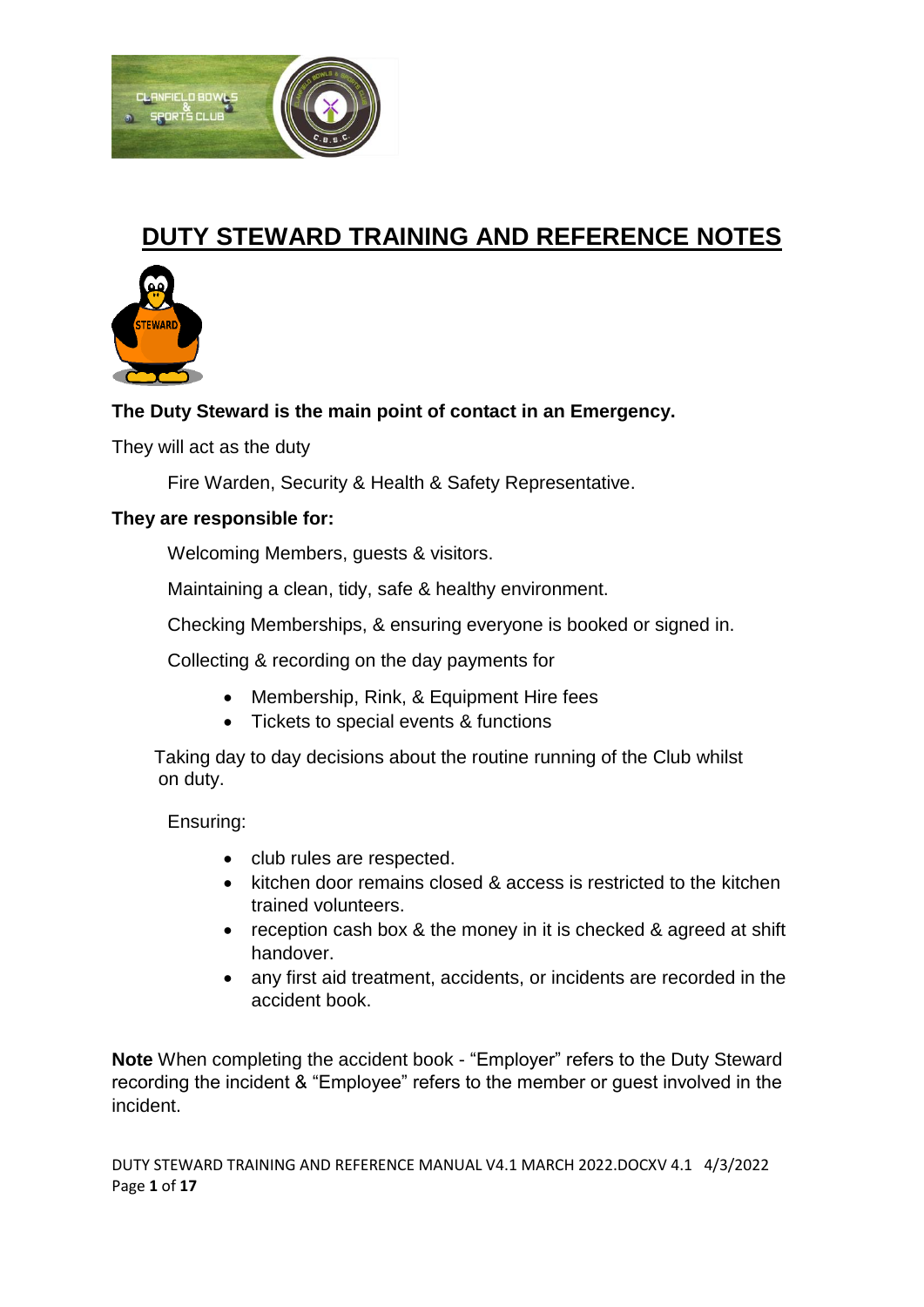



# **Unlocking & opening the Club (Key Holders)**

- Unlo[ck fro](https://creativecommons.org/licenses/by-sa/3.0/)nt door
- [•](https://creativecommons.org/licenses/by-sa/3.0/) Use fob to silence the Alarm
- Unlock side gate.
- Collect keys from Key Cabinet on the wall by the filing drawers & unlock
	- o Sports Pavilion folding Door
	- o Green bowling equipment shed
	- o Door to changing areas
- Check
	- o All areas to ensure there are no issues or signs of damage or intruders.
	- o Toilets & changing rooms are clean & ready for use. Replenish the toilet rolls, soap & hand towels etc when necessary. Spares can be found in the cleaning cupboard.
- Ensure kitchen door remains closed to discourage unauthorised access.



# **Reporting problems:**

Please report any major issues which need immediate attention to a Committee Member. Phone numbers can be found on the organisational chart on the notice board & are also stored in the club phone.

Minor issues or concerns should be noted in the Duty Stewards handover book.



**Out of Order signs**

These are available in the Duty Stewards Handover folder to use when necessary. There are also spares in the top drawer of the tall filing cabinet.



DUTY STEWARD TRAINING AND REFERENCE MANUAL V4.1 MARCH 2022.DOCXV 4.1 4/3/2022 Page **2** of **17**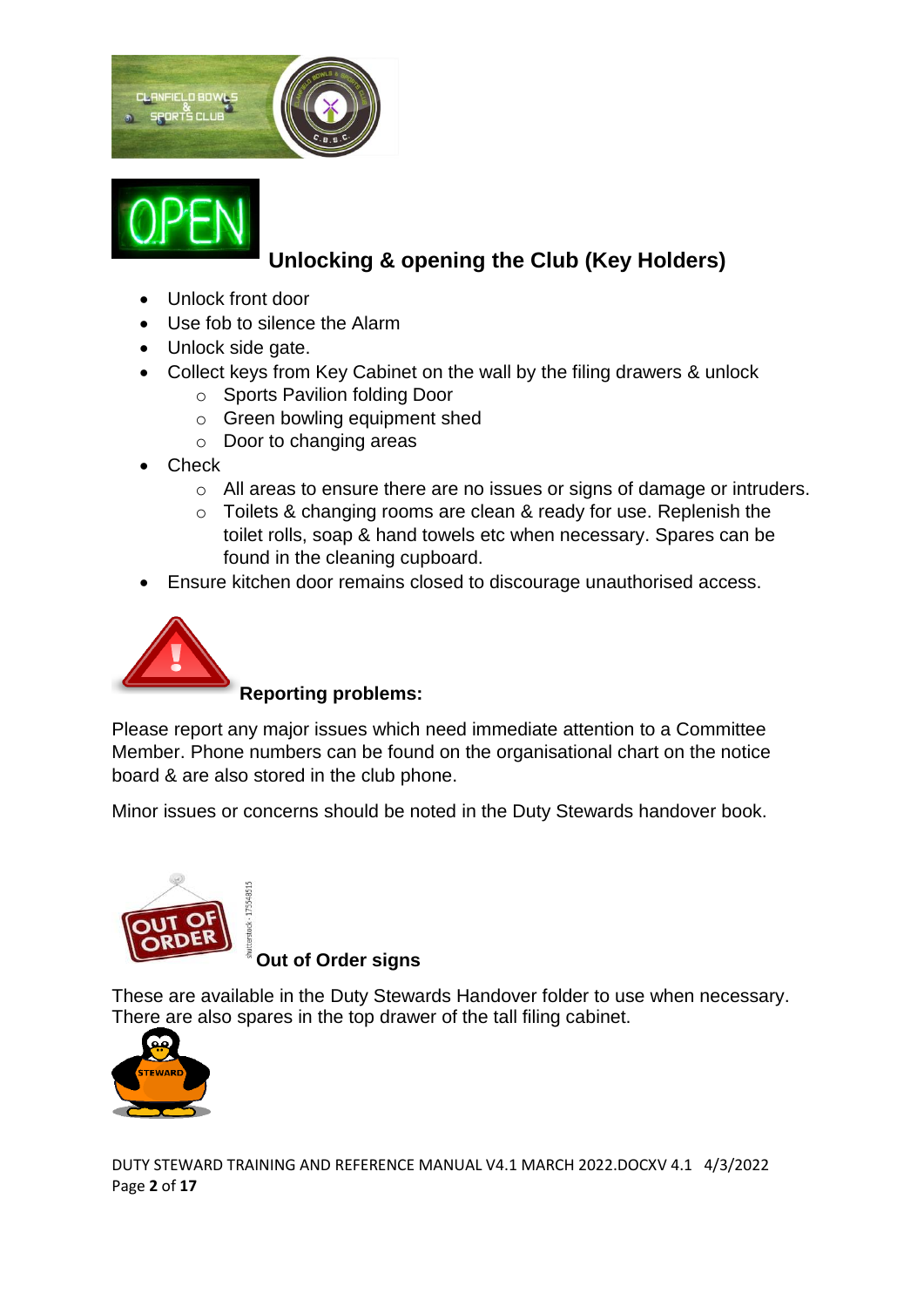

#### **Working Alone**

Whilst we aim to have at least 2 volunteers in the Pavilion, this may not always be possible.

There may be occasions where Stewards find they are at the club in a solo capacity which we understand can make them feel more vulnerable when the club area is deserted. In such situations it is perfectly acceptable for the Duty Steward to lock the Pavilion entrance door.

Members should be asked to give their name to the Duty Steward, either when requested inside the club, or through the glass door if it has been locked. If the person is not known to the Steward their name can then be checked against the current membership list, which is kept in this manual at Appendix 1.

We also ask lone Stewards to keep either their own or the club mobile phone with them so that in an emergency they have it to hand should they need to call for help.



#### **How to use the Club mobile phone**

This is available for Club business or if needed in an emergency.

- To unlock club mobile press HOME button
- [The](https://creativecommons.org/licenses/by-nc-sa/3.0/)n swipe your finger across the screen
- If you press the icon marked contacts you will find all committee members, trustees & their numbers programmed into the phone, should you need them.
- If phone rings answer the call by tapping & dragging the accept call icon to the right.
- To reject a call tap & drag the reject call icon to the left. When you reject a call or if the phone is already in use the caller will hear an engaged tone & the call will divert to voicemail.
- If a voice mail has been left on the phone it will be indicated with a message saying that "you have a new voicemail". Tap the voicemail tab on the home screen to hear the voicemails.



#### **Reception Area – Where to find things.**

DUTY STEWARD TRAINING AND REFERENCE MANUAL V4.1 MARCH 2022.DOCXV 4.1 4/3/2022 Page **3** of **17** Keys to the reception drawers are kept in the key cabinet on the wall above them.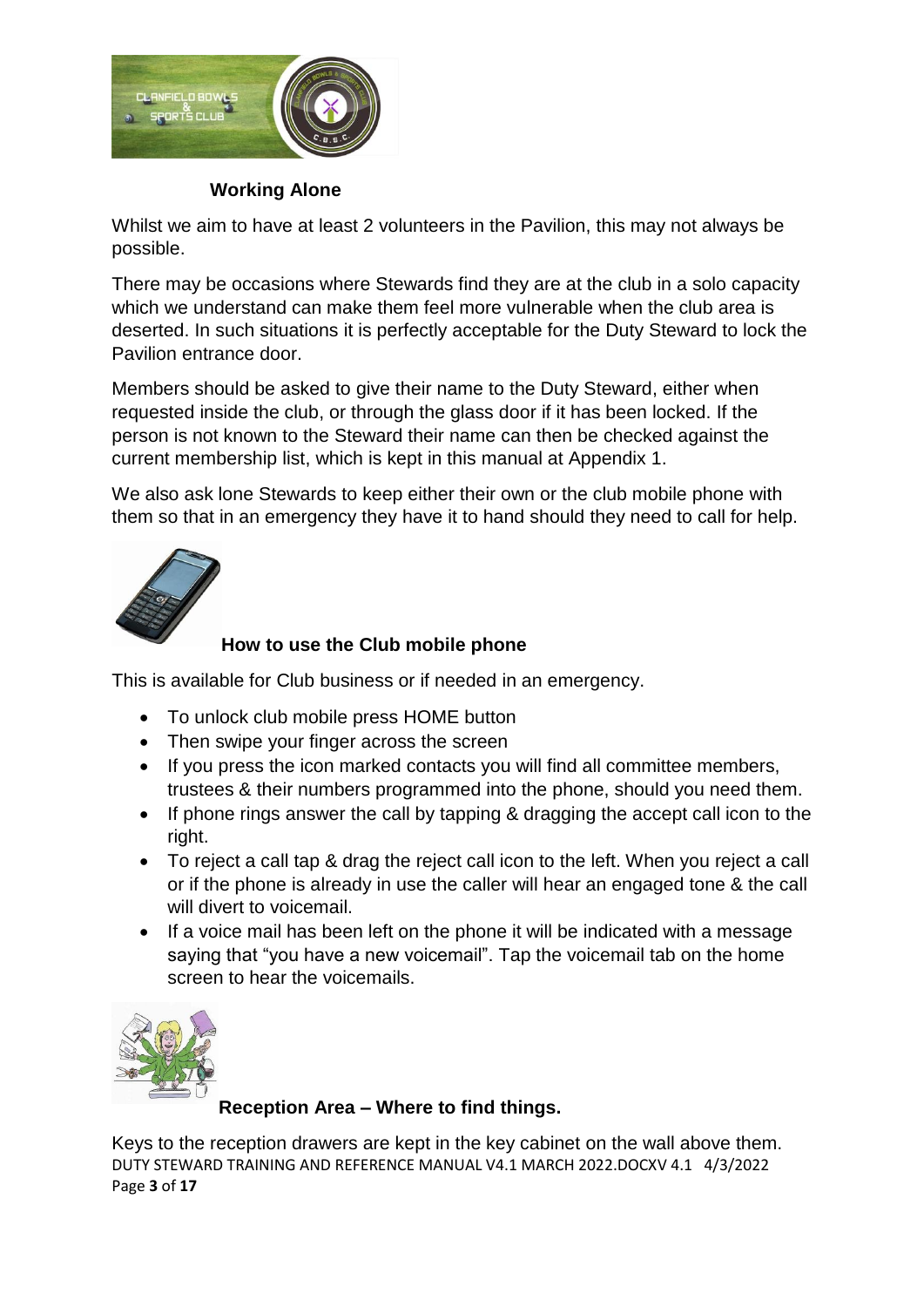

- In the **small set of drawers at reception** you will find
	- o The club mobile phone, please check for messages & recharge when needed. The charger should be in the drawer with the phone.
	- o The sumup electronic payment device, please check its fully charged. If not, please recharge. The charger should be in the drawer.
	- o Stationery
	- o Reception cash box.
- In the **tall set of drawers at reception** you will find
	- o Accident Book
	- o Master copies of all forms including signing in attendance forms, rink booking sheets and Stewards Daily Report Sheet.
- On the **top of the tall set of drawers** are various folders including
	- o Members Induction folder
	- o The Events & Functions folder.
	- o Fire Alarm Testing & resetting procedure
	- o Club Rules
- On the **reception desk** you will find
	- o Stewards Notes & handover book
	- o Duty Steward Training and Reference Manual.
	- o Bowls rink booking form for that day.
	- o Club mobile phone, turn on & check its fully charged. If not, please re charge (if it's not already on the table it can been found in the small set of drawers by reception).
	- o Cash and cheque payment envelopes.



#### **Inclement Weather**

In the event of the forecast showing severe weather conditions the decision about opening the Club is normally made in advance by a Committee Member and a notice posted on the website. Should the weather deteriorate during the day the Duty Steward can decide upon appropriate action, depending on the time of day and likelihood of members wishing to play. If they are uncomfortable making the decision themselves, they can contact the Rota Organiser (normally Mike Smith 07786 831055 ) or the club Chairman David Charleton (07305 032720) to discuss. If the Duty Steward is a Key Holder they should follow the locking up procedures (see Duty Steward Checklist) before securing the building. If they are not a Key Holder they will need to contact one of the Committee Members, as detailed above*.*

DUTY STEWARD TRAINING AND REFERENCE MANUAL V4.1 MARCH 2022.DOCXV 4.1 4/3/2022 Page **4** of **17**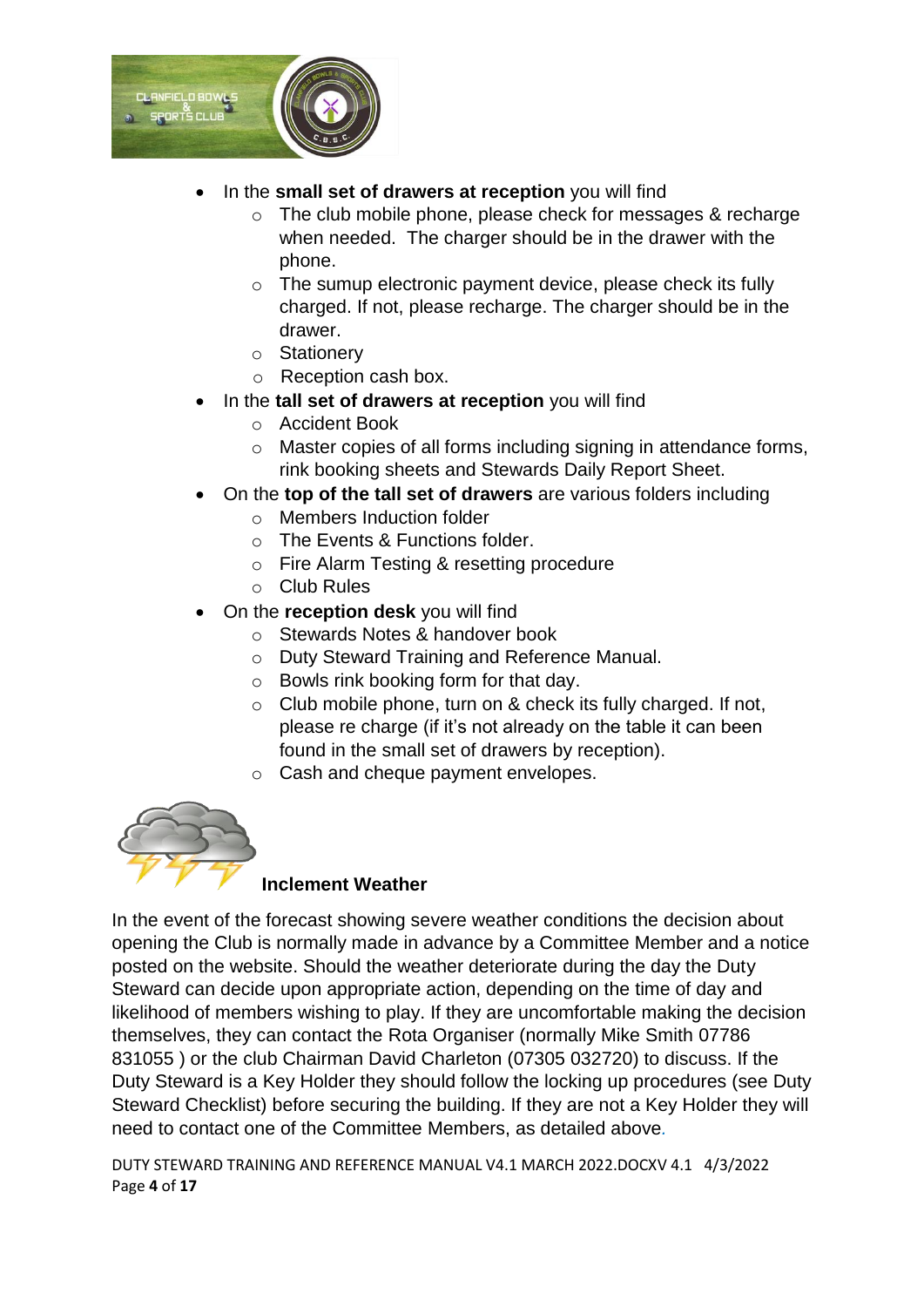

## **In any event it is important that any follow-on Duty Stewards and the person designated to lock up are notified so that they do not arrive unnecessarily***.*

In cold or icy conditions, the rinks should not be used if there is visible ice on the rink steps or pathways & / or the thermometer shows the air temperature to be **5°C**.or below.



#### **Wearing appropriate shoes.**

The Duty Steward should remind bowlers that it is necessary to wear **flat** shoes with no grooves on the soles as this could harbour grit and damage the playing surface. They should bring these shoes with them and change before going to the rink, not wear them in other locations.



# **Ongoing checks throughout the day**

Please remember to,

- at start of each shift check Stewards Notes & handover book for any updates/new instructions.
- Ensure all Members, guests and visitors sign in and that their details are legible. If Members have forgotten their Membership numbers, these can be found in the Membership List (Appendix i).
- check the toilet & welfare areas at least once each session, to ensure they are clean & suitable for use, particularly when the club has been busy. Update & sign toilet cleaning schedule on the back of the door. If you are willing & able & the toilets have been used, please wipe down all frequently touched surfaces and if necessary, mop floor using floor cleaner, red coded bucket & mop. Update & sign toilet cleaning schedule sheet. If it is necessary to close the toilet then use the Out of Order sign (see previous section).
- clear away any rubbish

DUTY STEWARD TRAINING AND REFERENCE MANUAL V4.1 MARCH 2022.DOCXV 4.1 4/3/2022 Page **5** of **17**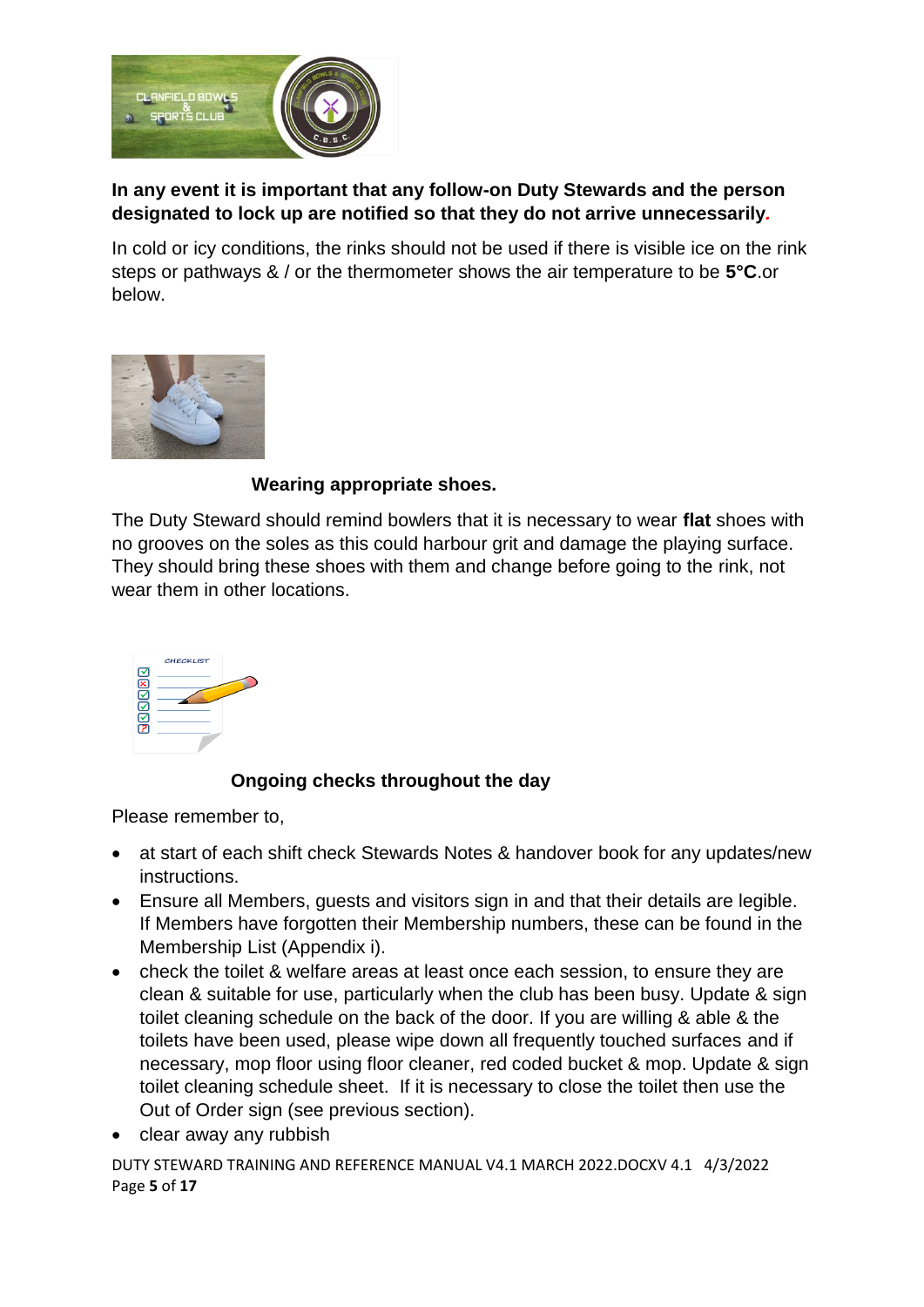

- if you have received kitchen training return dirty cups, glasses etc to the kitchen & place in the dishwasher.
- clean & sanitise all seating & tables after each use.
- ensure no equipment, coats, clothes, shoes, bags etc are left lying about in the Pavilion as this can cause a hazard. Remind people to use the changing room lockers & coat racks to store their personal belongings.
- ensure any hired equipment is returned to the equipment shed in good condition before refunding any deposits.
- make a note in the Stewards handover book of any

 equipment which is damaged queries or questions raised which require action or answer

- answer any calls received on club phone & check regularly for voicemail messages.
- sanitise all handles rails & outdoor benches ready for the next session arrivals
- keep the club phone with you at all time & if as, the Duty Steward you are also playing bowls, remember the stewarding duties should take priority.



#### **Outside letter box**

Key to letter box is in the key cabinet. Check to see if there is any mail and place it with the Stewards Handover book



**Ventilation**

It is important that the Pavilion remains well ventilated, particularly when it is busy. As a rough guide it is recommended that if 6 or more people are inside both windows shoul[d be o](https://creativecommons.org/licenses/by-nc/3.0/)pen. If 10 or more then the patio door should also be opened.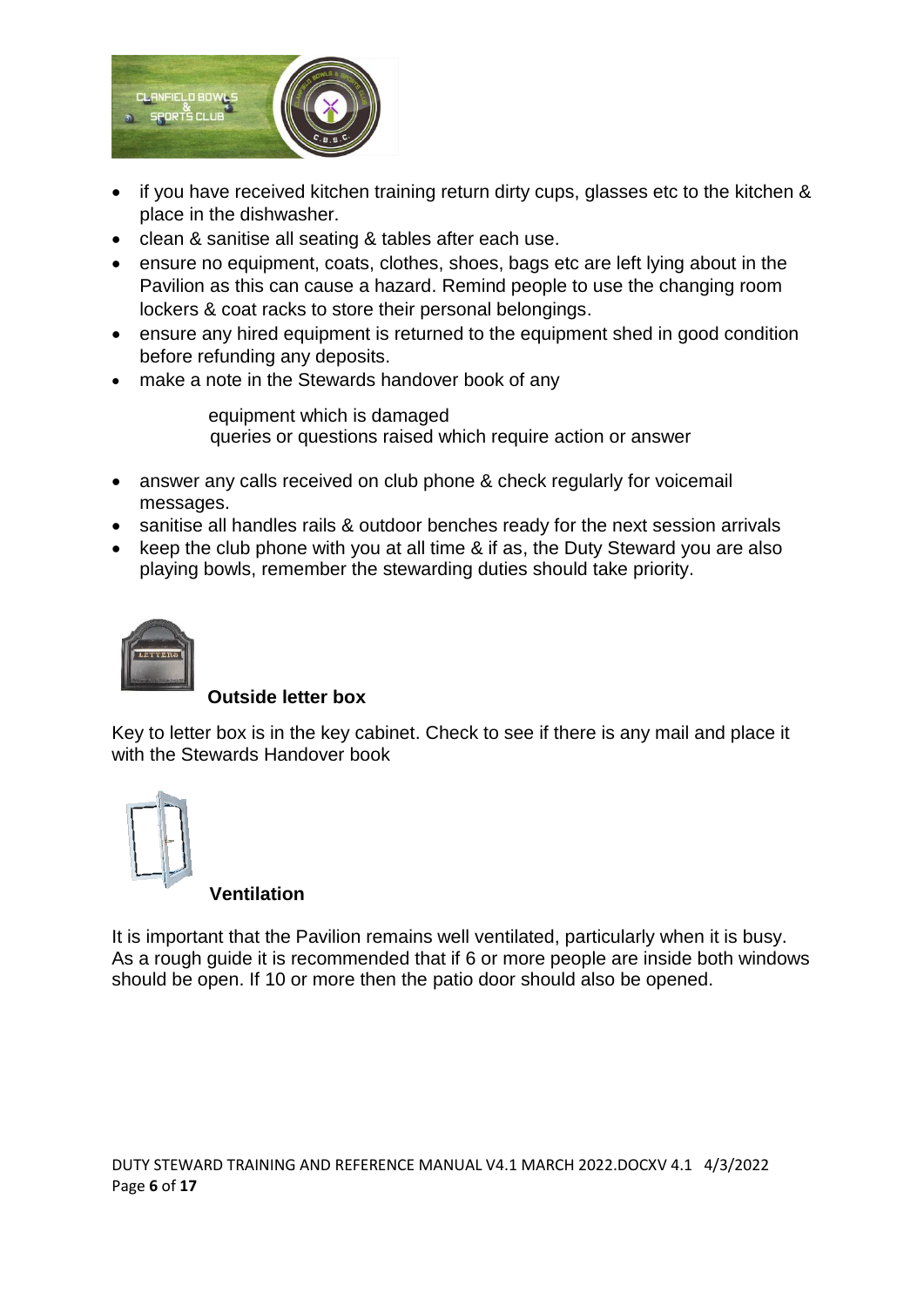



#### **Rink Bookings**

Rink bookings can be made in advance by sending an email to the Bookings Team [\(bookings@clanfieldbsc.com\)](mailto:bookings@clanfieldbsc.com), however, if there is availability the Duty Steward can take on the day bookings either by phone or when the member arrives. Their names should be added to the Rink Booking sheet, together with the rink they have used. Those already on the booking sheet should be ticked off as they arrive. This helps keep a record of usage which we periodically provide to our Landlord the Clanfield Parish Council.



#### **Roll Ups and Competitions**

- Roll up sessions are usually held on several days each week weather permitting! Details can be found on the website at www.clanfieldbsc.com
- Competitions & Friendly matches are regularly arranged with other clubs. A schedule for these is on the Bowling Notice Board.



# **[Coach](http://flickr.com/photos/duchamp/15290264)ing**

One[-to-on](https://creativecommons.org/licenses/by/3.0/)e coaching sessions with the Club coach, Michael Trippick are available for all members. They should contact him on [michael.trippick@clanfi](mailto:michael.trippick@clanfeild)eldbsc.com or 07500 706717.



#### **Rink & Equipment hire**

Collect fees (Appendix iv) as appropriate (see section on Ways to Accept Payment). They are per person for each session (up to 2 hours)

DUTY STEWARD TRAINING AND REFERENCE MANUAL V4.1 MARCH 2022.DOCXV 4.1 4/3/2022 Page **7** of **17**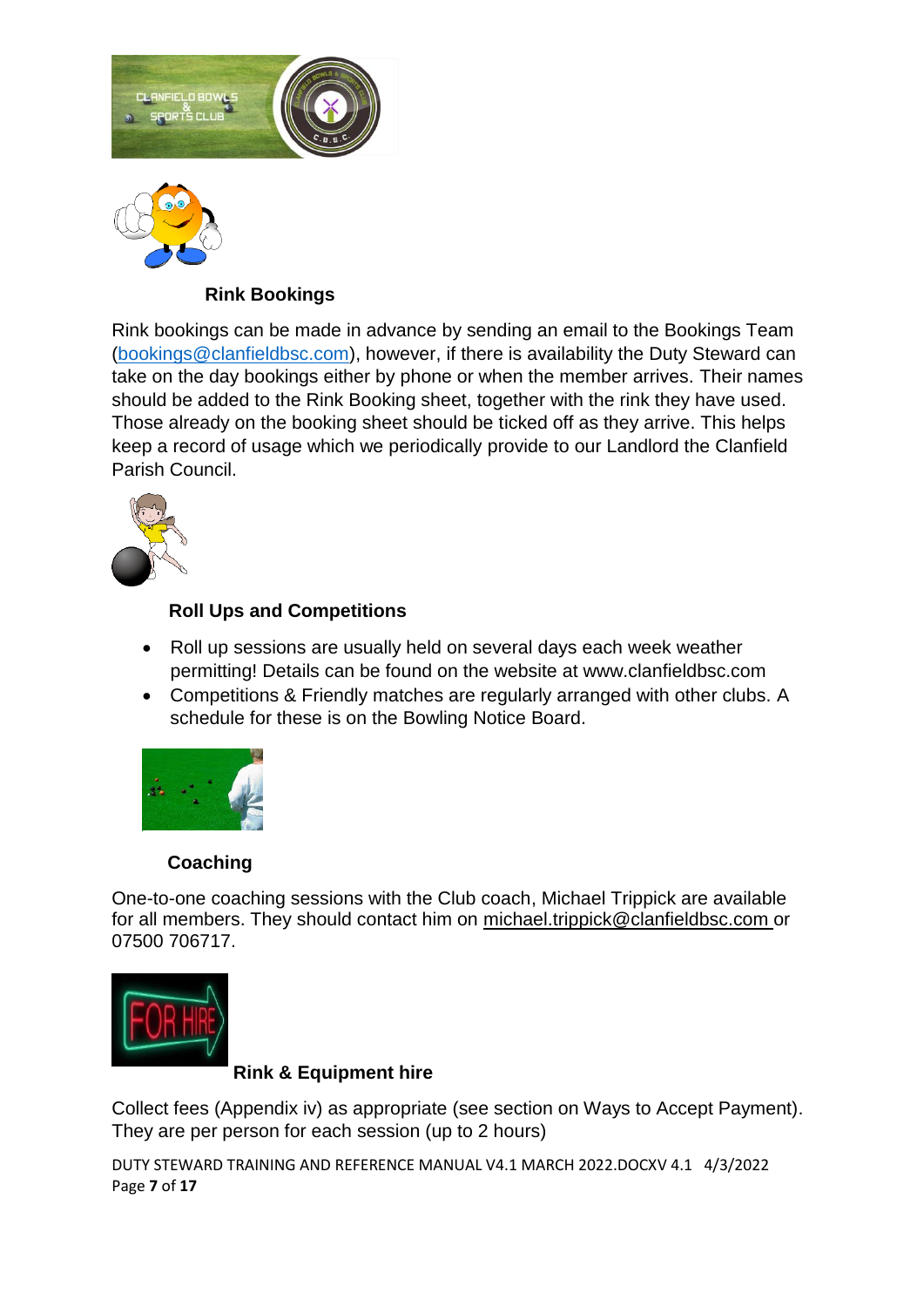

- *Full & Family Members* are entitled to play & hire equipment at no additional charge, as part of their annual membership, as are **Winter Members** between 30<sup>th</sup> September & 1<sup>st</sup> April inclusive, as part of their Winter membership.
- *Guests & Sports Members* wishing to play bowls, pay £5 per person per session (up to 2 hours) which includes equipment hire.
- *Public & Private hire Guests* become temporary members for the duration of their visit. If they wish to play bowls, they will pay £6 per person per session (up to 2 hours). & £4 plus a refundable £20 deposit for equipment hire per person per session.
- The maximum number of people on any designated rink is 8.



#### **Fire Alarm**

Details of the Fire Alarm procedure can be found in the Fire Alarm folder on the tall filing cupboard.

If the Fire Alarm is activated in error or by accident, the procedure for silencing & resetting can also be found at the back of this manual at Appendix ii.



#### **Lockers for Hire**

A [limit](https://creativecommons.org/licenses/by-sa/3.0/)ed n[umbe](https://creativecommons.org/licenses/by-sa/3.0/)r of lockers are available for members to hire for a fee of £12.00 a year. This will allow them to retain the locker key for the duration of their hire and leave their personal effects & equipment on site but at their own risk.

If any member enquires about hiring a locker please ask them to email; [admin@clanfieldbsc.com](mailto:admin@clanfieldbsc.com)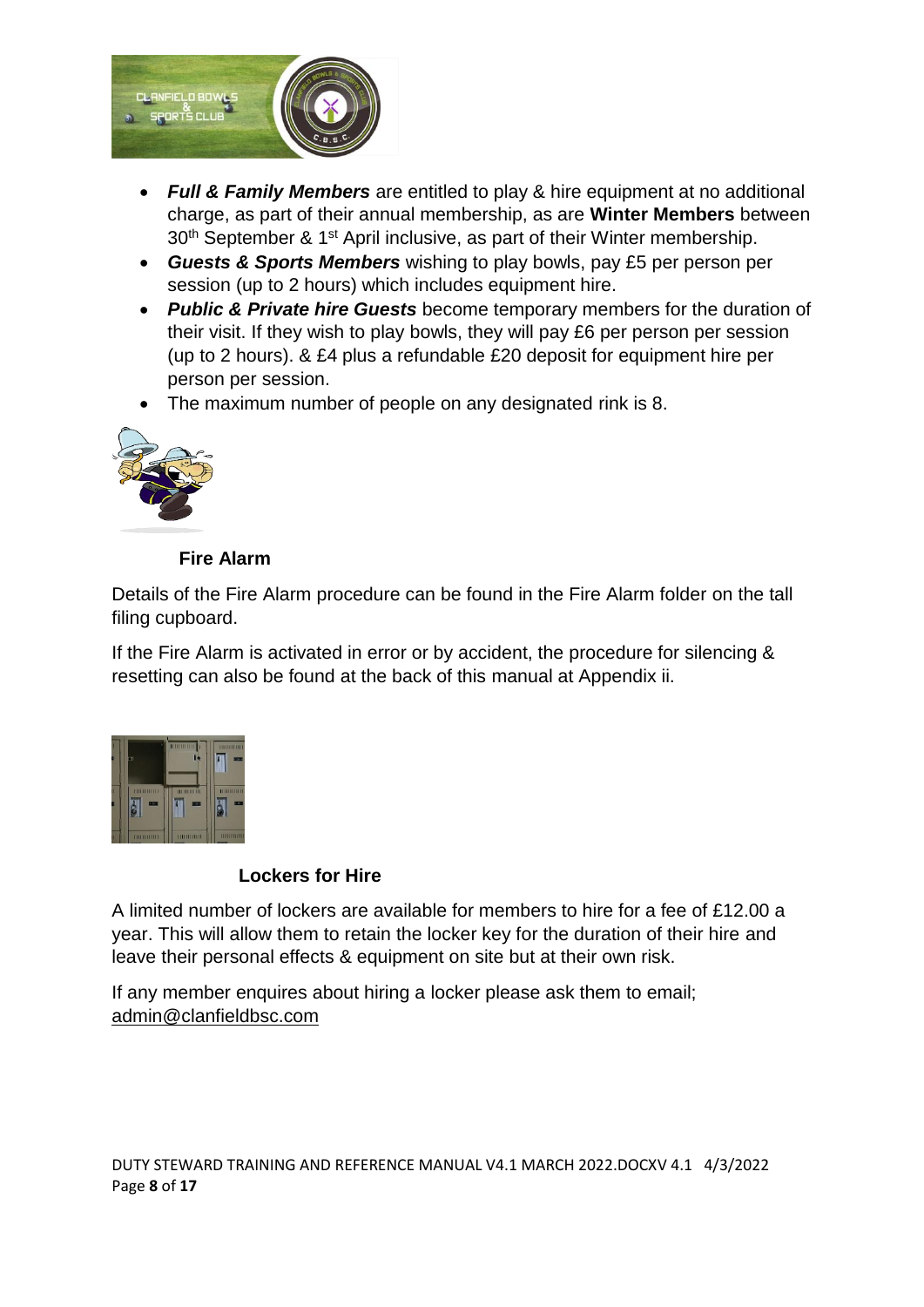



## **Club Rules**

[These](https://creativecommons.org/licenses/by-sa/3.0/) are on the website & there is also a copy at the back of the Members Induction Folder.



#### **Welcome Members, Guests & Visitors**

All members and guests should be welcomed on arrival and sign in at the door on the Attendance Form. Please ensure that their details are legible and if a Member does not know their Membership number these are available in the listing at Appendix i.



#### **New Members Enquiries**

Any potential new members should be greeted warmly and feel that our Club is a friendly and welcoming environment. The Duty Steward should answer any questions they may have, give them a tour of the building, provide any relevant information including the membership options and fees, (Appendix iii). If they have not bowled before explain that they may have a free "taster" session before making any commitment. If they wish to take the enquiry further, or arrange a taster session make a note of their contact details in the Duty Steward handover book but also give them Michael Trippick's details and suggest they email him on [michaeltrippick@clanfieldbsc.com](mailto:michaeltrippick@clanfieldbsc.com) or ring on 07500 706717

Potential new members should also be made aware of the non-bowling activities including:

• Bar & kitchen open from 18.00 to 20.00 on Wednesday Nights & from 18.30 to at least 20.30 on a Friday Evening. Hot freshly cooked snacks are also available to purchase from the kitchen on these evenings.

DUTY STEWARD TRAINING AND REFERENCE MANUAL V4.1 MARCH 2022.DOCXV 4.1 4/3/2022 Page **9** of **17**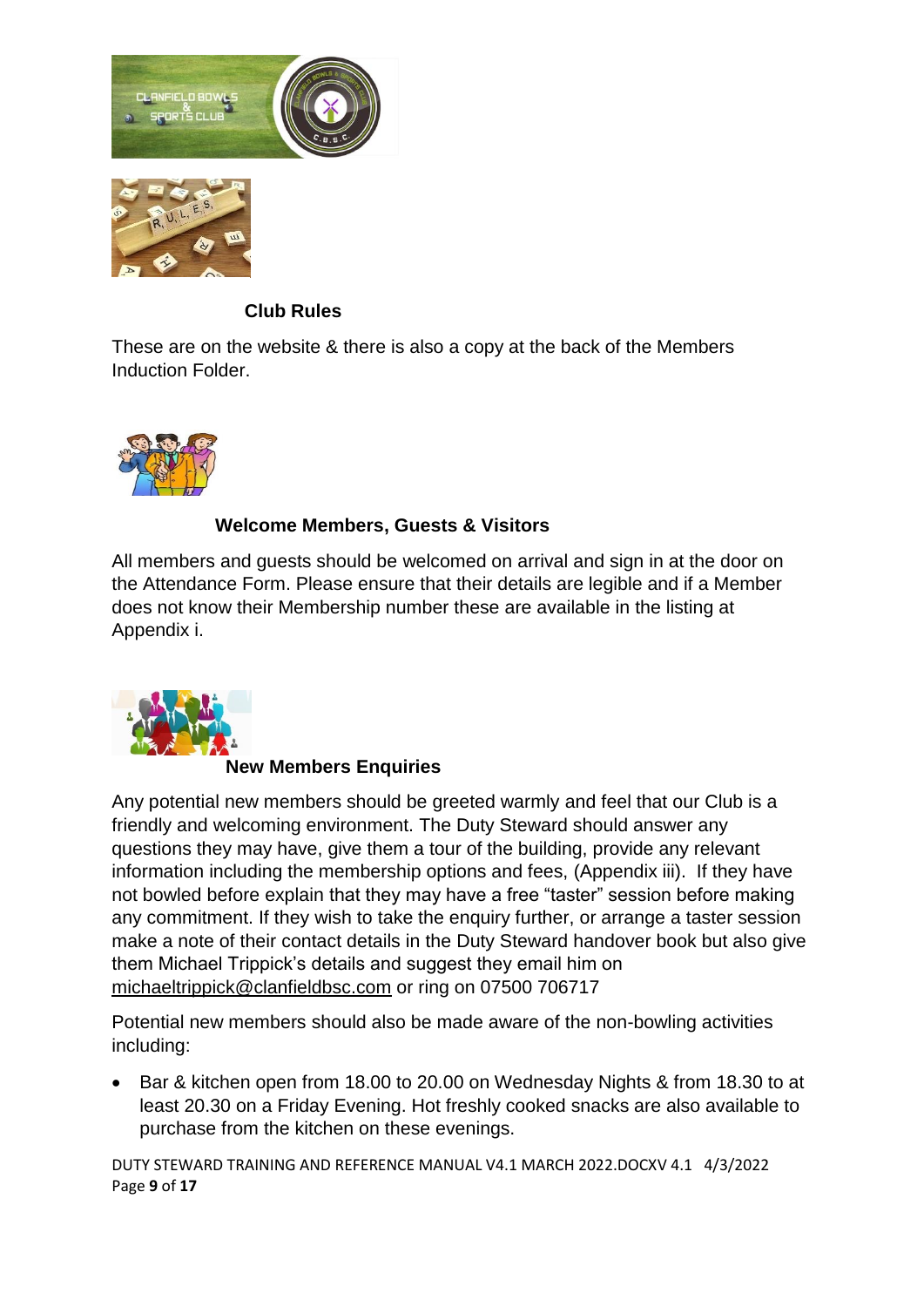

- Games Night is Wednesday night Members & their guests can pop along from 6 to 8.30pm & play various board games, just watch or sit & chat. Drinks & hot freshly cooked snacks can also be purchased from the kitchen & bar
- Monthly Quiz nights, Music Evenings & Chat & craft mornings are amongst the other activities on offer. Details are posted on the Notice Board & in the regular newsletters.
- A suggestion book is available at reception to put forward ideas for other activities & events.

#### **Signing Up New Members**

If a new member wishes to join, they should either complete the Membership Form (Appendix iii) or they can do so via the website at [www.clanfieldbsc.com.](http://www.clanfieldbsc.com/) If they do complete the form, this should be placed in the Duty Steward Handover Book and a note also made in the book to ensure the form will be passed to the appropriate person to action. The Duty Steward can explain that the new member will be contacted with additional information once their details have been added to the Club's membership database.

If the new member wishes to pay at the Pavilion, the Duty Steward can accept money by any of the methods detailed in the following "Ways to accept payment" section (page 11). If using the sumup machine (see section on How to use the sumup machine, page 12) two copies of the receipt should be printed, one for the member, the other should be placed in one of the small brown envelopes with the relevant details completed on the front. If payment is by cash or cheque the reception receipt book can be used and again the details written on the front of a small brown envelope. The envelopes should be placed in the reception cashbox.

#### **Members Induction**

- All new Members must receive an induction when they first join the club.
- All inductions will be carried out by a Committee Member to ensure we fulfil our Health & Safety obligations This will also ensure everyone receives the same up to date information, especially concerning health & safety, what to do in an emergency, & also any changes to the club rules.
- Inductions will normally be arranged at the time of taking out membership but can also be arranged by contacting [admin@clanfieldbsc.com.](mailto:admin@clanfieldbsc.com)
- The induction forms part of our health & safety requirements & our insurance may not cover those who are not signed in or those who have not signed to confirm they have received the induction.

*A copy of the induction pack is kept the basket on top of the filing cabinet & Members are welcome to read through it at any time.*

DUTY STEWARD TRAINING AND REFERENCE MANUAL V4.1 MARCH 2022.DOCXV 4.1 4/3/2022 Page **10** of **17**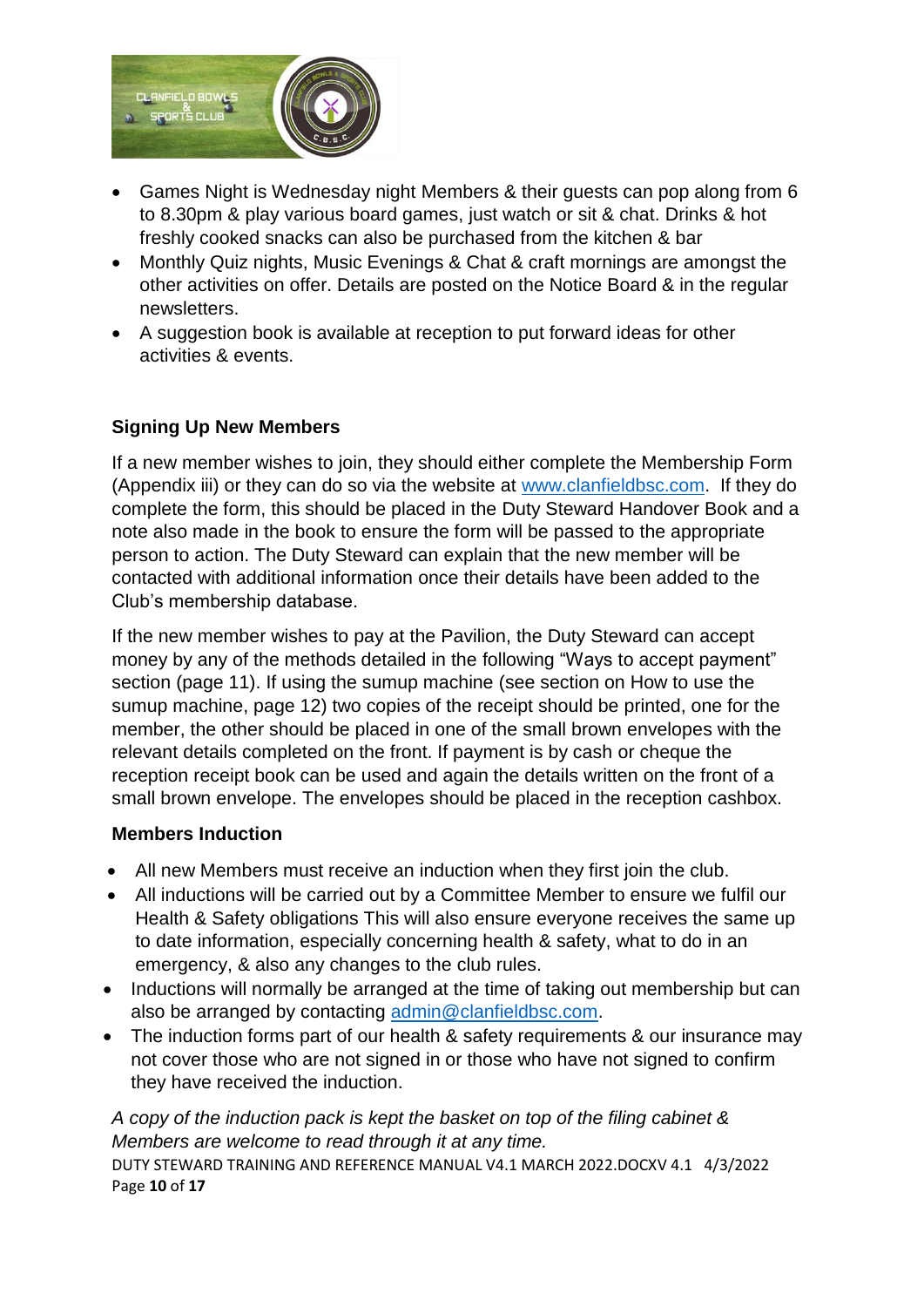

*NOTE Any new member who has not been inducted must be accompanied whilst on site, by someone who has already been inducted.*



## **Ways to Accept Payment**

The annual membership can be paid on the website at [www.clanfieldbsc.com](http://www.clanfieldbsc.com/) or via BACS, cash, cheque, or by debit or credit card using the sumup card machine.

All other payments for rink fees, event tickets, refreshments etc, can be made by cash or by debit or credit card using the sumup machine.

#### **BACS details are**

#### **Clanfield Bowls & Sports Club**

**Bank Account** 68629968

#### **Sort Code** 30-98-97

If payment is by cash or cheque, ask the member to complete one of the brown payment envelopes & place the cash or cheque inside. Place the envelope in the reception cash box – key number 10 in the key safe.

Ensure that the following information is provided:

- Date paid
- Member's name
- Membership number(s)
- Amount paid
- Reason for payment

If it is for an event also add:

- Event name
- Date of event
- Number of tickets purchased
- Event ticket numbers

Provide the payee with a receipt in they would like one, using the reception receipt book.

If payment is by debit or credit card use the sumup machine, print off a receipt & write on the back the Members name, contact phone number & details of what the payment is for e.g., "Membership fee" "Rink Fee" or the event name/ date etc. Put

DUTY STEWARD TRAINING AND REFERENCE MANUAL V4.1 MARCH 2022.DOCXV 4.1 4/3/2022 Page **11** of **17**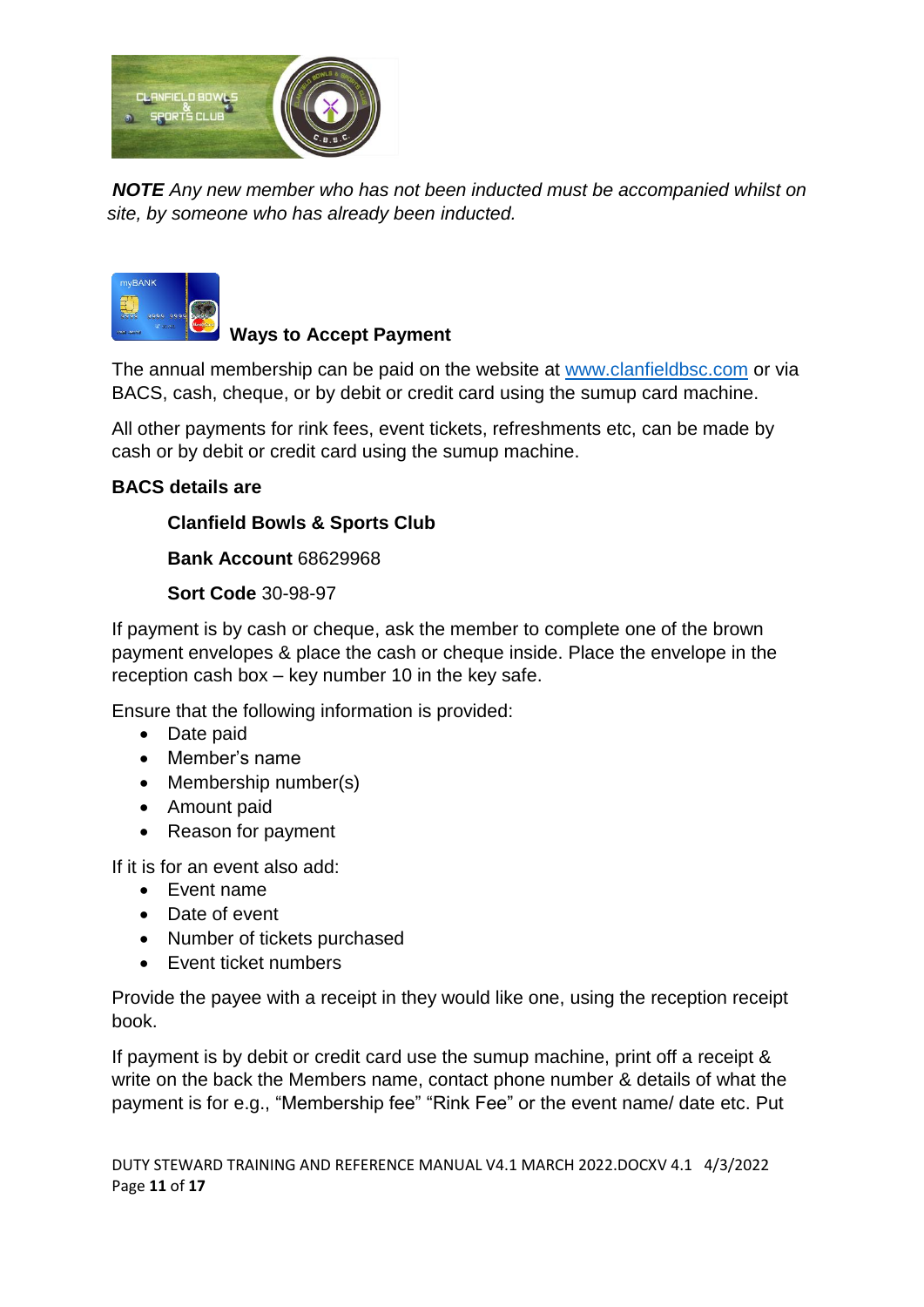

the receipt in a brown envelope and place in the reception cash box. If the member requires a paper receipt print a second receipt.



# **How to use the sumup card reader for taking card payments**

- Turn the sumup machine on.
- Enter the amount
- Press the green tick button
- Show card to screen for contactless payment
- Once payment accepted there is the option to print a receipt.
- Press the green tick for a receipt to be printed. (you will then get an option to print a second receipt. If needed then press the green tick button).
- If no receipts are required press the red X button.

**Note** - If you have a "connection issue" particularly when outside the pavilion please move inside & try again



**Closing & locking up - Keyholders**



**Lock side gates & main entrance to prevent anyone else entering.**

Check the padlocks are secured correctly so that the sliding bars cannot be opened & the combination is scrambled



**Closing Check list** 

#### **Please ensure:**

• all internal bins including welfare areas have been emptied if necessary

DUTY STEWARD TRAINING AND REFERENCE MANUAL V4.1 MARCH 2022.DOCXV 4.1 4/3/2022 Page **12** of **17**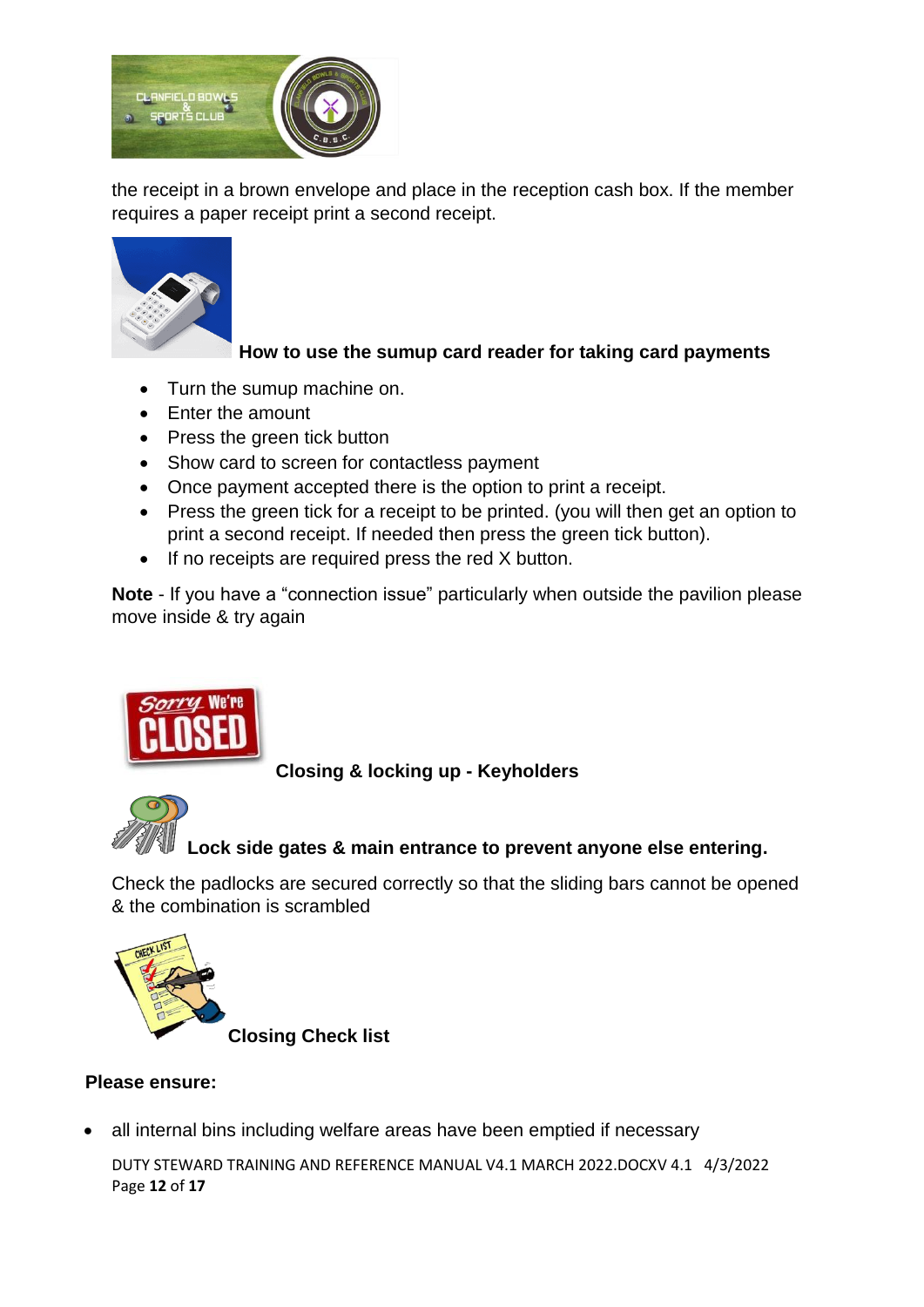

- outside areas are tidy, clear of equipment glasses & rubbish etc
- all frequently touched surfaces & seating inside & outdoors have been sanitised
- all bowling & cleaning equipment has been returned to the Bowls shed & pump spray wands are stored correctly in the clip with the wand facing upward to prevent leakage.
- both sheds are locked
- all 3 outdoor gates are locked correctly with padlocks
- Steward's pump spray & cleaning bucket are returned to the pavilion
- folding door is fully closed & locked
- rear exit door is locked & secure
- toilets are clean. Update & sign toilet cleaning schedule If you are willing & able & the toilets have been used, please wipe down all frequently touched surfaces &. if necessary, mop floor using floor cleaner, red coded bucket & mop.
- all inner rooms, toilets, shower rooms & corridors have been checked to ensure no one is left in the building. Check all taps etc are turned off & there are no obvious leaks.
- all windows are closed & locked.
- door from main area to corridor by showers is locked.
- light sensor switch by front door is set to normal position.



#### **Cash up reception cash box**.

- Remove all but the agreed £20 float.
- Make a note in the duplicate book of how much money has been removed & place it with the cash in a money bag together with any unwanted receipts.
- Lock Cash box & return key to the key cabinet
- Return reception cash box to the reception drawer



# **Cash up the Bar (Kitchen Volunteers Only)**

- Remove all but £50 float from the bar cash box. (Key number 9 in the key safe).
- Write in the duplicate receipt book how much money has been removed & place it with the cash in a money bag together with any other unwanted receipts

DUTY STEWARD TRAINING AND REFERENCE MANUAL V4.1 MARCH 2022.DOCXV 4.1 4/3/2022 Page **13** of **17**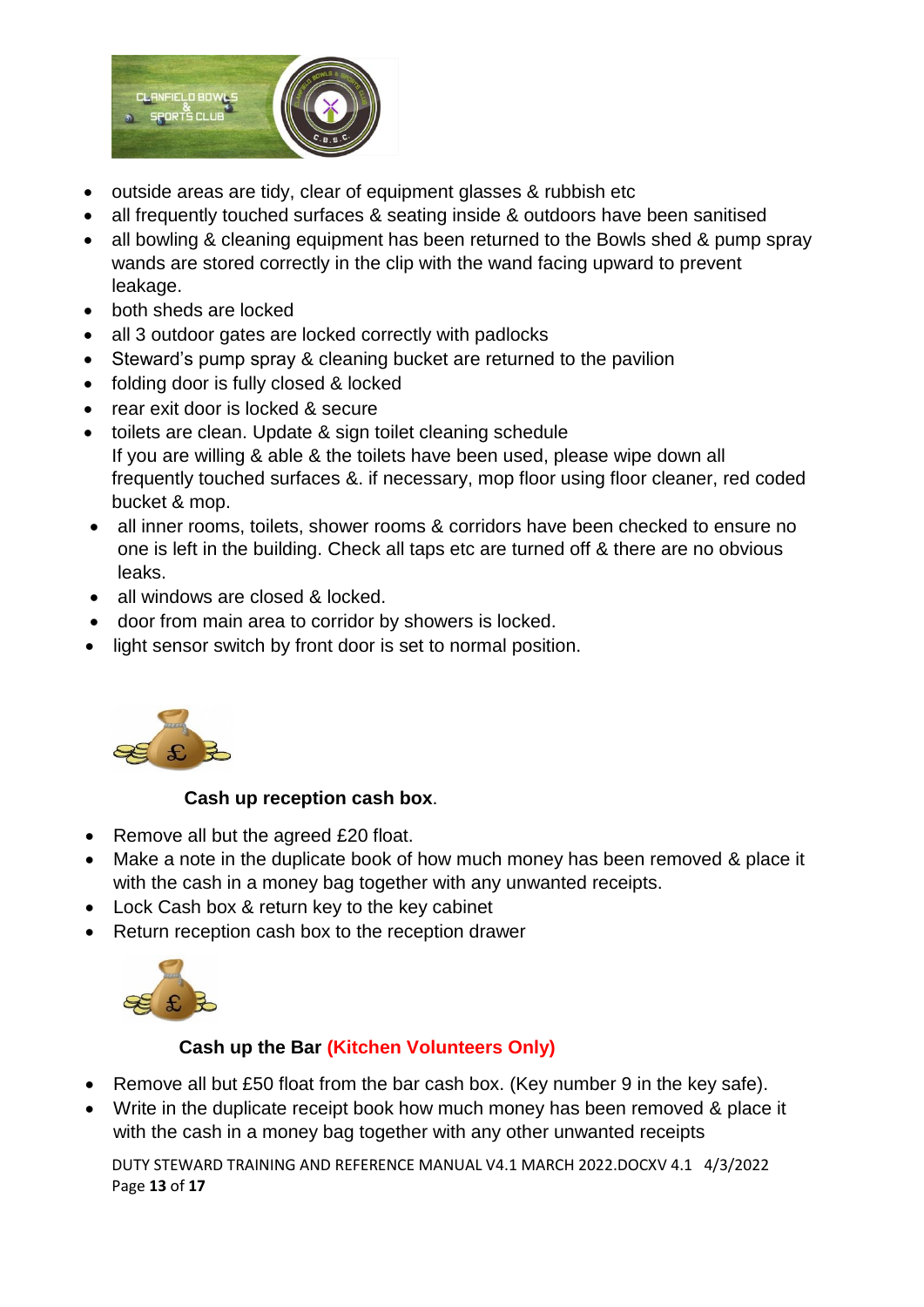

• Return bar cash box to the reception drawer

**NOTE** the money bags containing the days takings should be put through the treasurer's letter box each evening, address 10, Bilbury Avenue, PO8 0WG. If you are unable to do this please leave the money bags in the appropriate cash box & lock away in the reception draw



## **Clear & clean Kitchen (Kitchen Volunteers Only)**

- Please follow the kitchen procedure for closing down, which includes.
- Empty kettles
- Turn off wall sockets & unplug kettle & microwave.
- [Wi](https://creativecommons.org/licenses/by-nc-nd/3.0/)pe down sink & work surfaces as necessary with antibacterial cleaner.
- [Ch](https://creativecommons.org/licenses/by-nc-nd/3.0/)eck dishwasher &, if necessary, place dishwasher tablet in & turn on.
- Ensure kitchen window is closed & locked.
- Ensure servery shutter is closed.
- Sweep & mop kitchen floor when necessary, using the Green coded broom & mop which can be found in the Cleaners cupboard
- Empty all bins & place glass in glass recycling box.
- Check all fridge & freezer doors & drawers are firmly closed.



## **Turn off music system**,

Lock cupboard & return key to key cabinet.



# **Lock away all valuables**

- Place in reception drawers;
	- o reception cash box,
	- o sumup card payment machine,
	- o club phone
	- o all folders & booking sheets which contain Members personal details such as names addresses & or phone numbers
- Lock reception drawers & return keys to the key cabinet

DUTY STEWARD TRAINING AND REFERENCE MANUAL V4.1 MARCH 2022.DOCXV 4.1 4/3/2022 Page **14** of **17**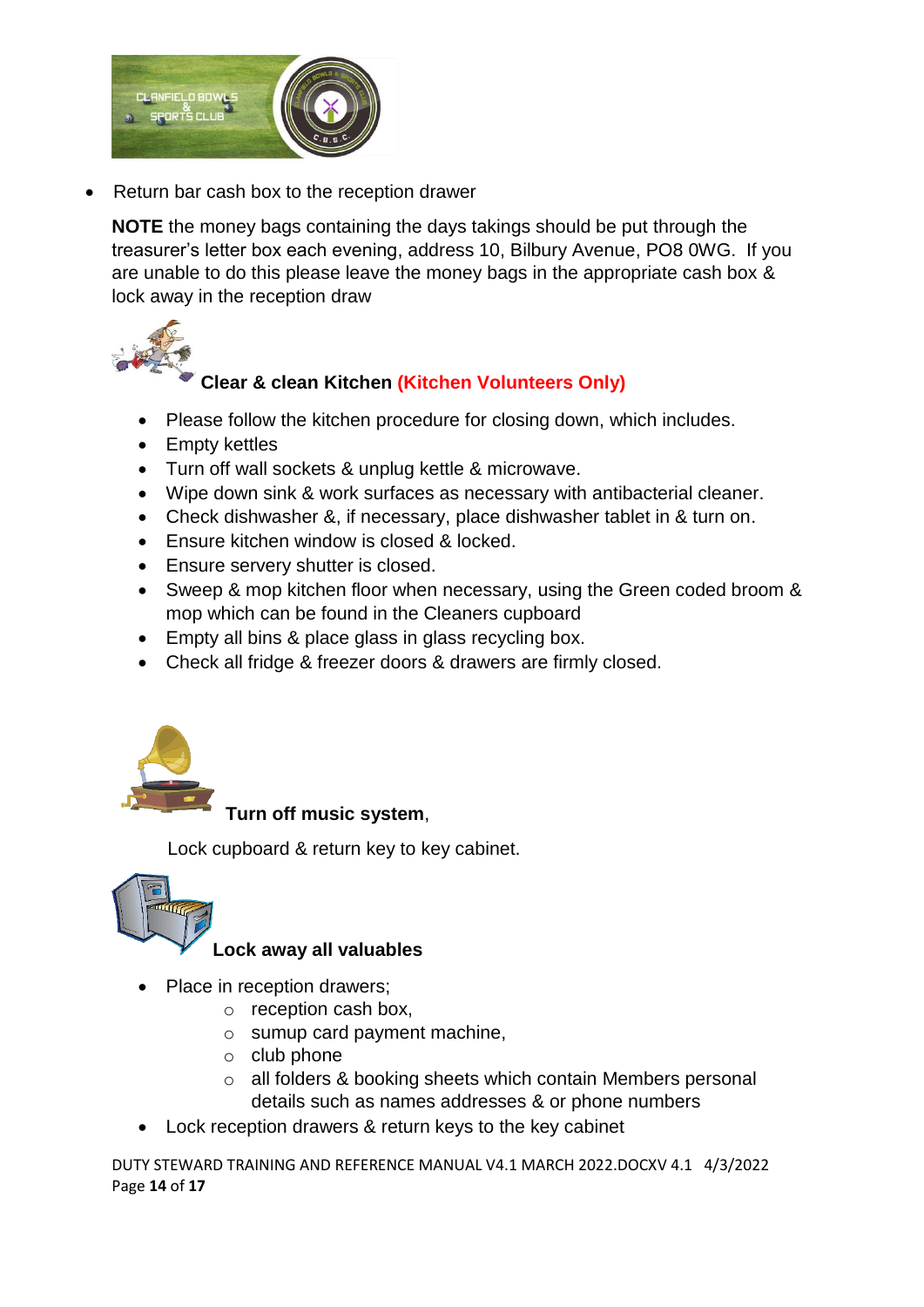

• Turn off printer

**Note;** Failure to lock away anything that contains an individual's personal information may breach the Data Protection laws.



## **Lock key cabinet door on wall by reception drawers.**

- Check all keys are in the cabinet, close & scramble code number.
- Check kitchen shutter is down & kitchen door is locked.

|  |   | -   |  |
|--|---|-----|--|
|  | - | . . |  |

**Set Alarm using fob & ensure it has armed properly**.

Exit building & lock front door.



**USEFUL INFORMATION**



**Trustees & Committee Members**

The Organisational chart on the main notice Board also shows who's who with contact details.



The Network Name is **VM278488** or **VM578480**

The Password is **Tm2fenqLjxzv**

DUTY [STEW](https://creativecommons.org/licenses/by-sa/3.0/)ARD TRAINING AND REFERENCE MANUAL V4.1 MARCH 2022.DOCXV 4.1 4/3/2022 [Page](https://creativecommons.org/licenses/by-sa/3.0/) **15** of **17**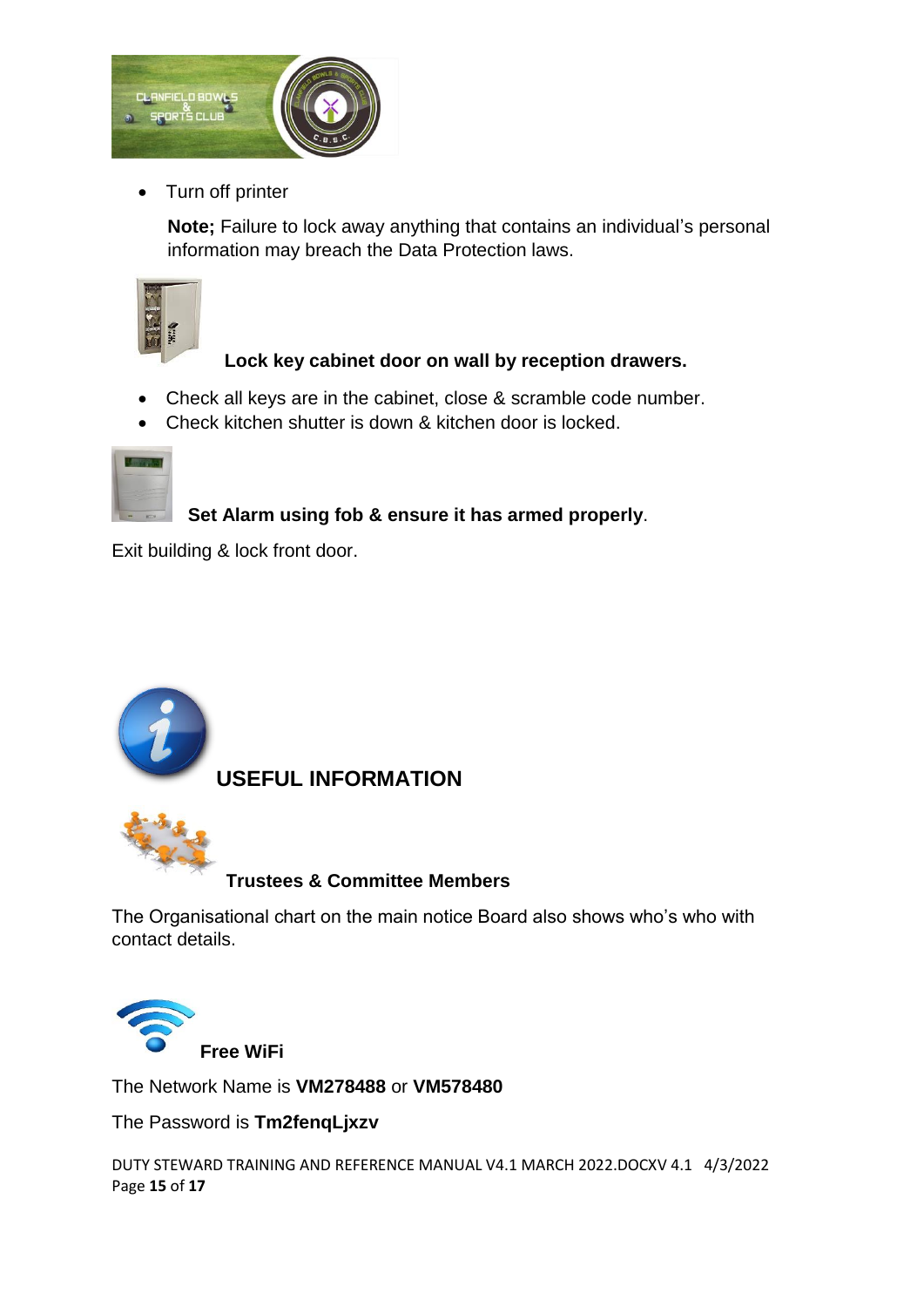

These details are also displayed on the notice board.



# **Club Address & Contact Details**

Clanfield Bowls & Sports Club (C.B,S.C) 7 Columbine Way Clanfield **Waterlooville** Hampshire PO8 0WJ **Tel** 07395 571286

**Email** [info@clanfieldbsc.com](mailto:info@clanfieldbsc.com)

**Website** [Www.clanfieldbsc.com](http://www.clanfieldbsc.com/)

**Registered Charity No** 1177341



**Car Park**

This is a public car park and available for all to use. It belongs to and is the responsibility of the Parish Council. Any concerns or issues relating to the car park, i[ncluding](https://creativecommons.org/licenses/by-sa/3.0/) opening or closing of the upper or lower barriers should be referred to:

Clanfield Parish Council Council Office, The Clanfield Centre 2 Endal Way Clanfield PO8 0YF Telephone 02392 9257077 Email – [clerk@clanfieldpc.org.uk](mailto:clerk@clanfieldpc.org.uk)

DUTY STEWARD TRAINING AND REFERENCE MANUAL V4.1 MARCH 2022.DOCXV 4.1 4/3/2022 Page **16** of **17**